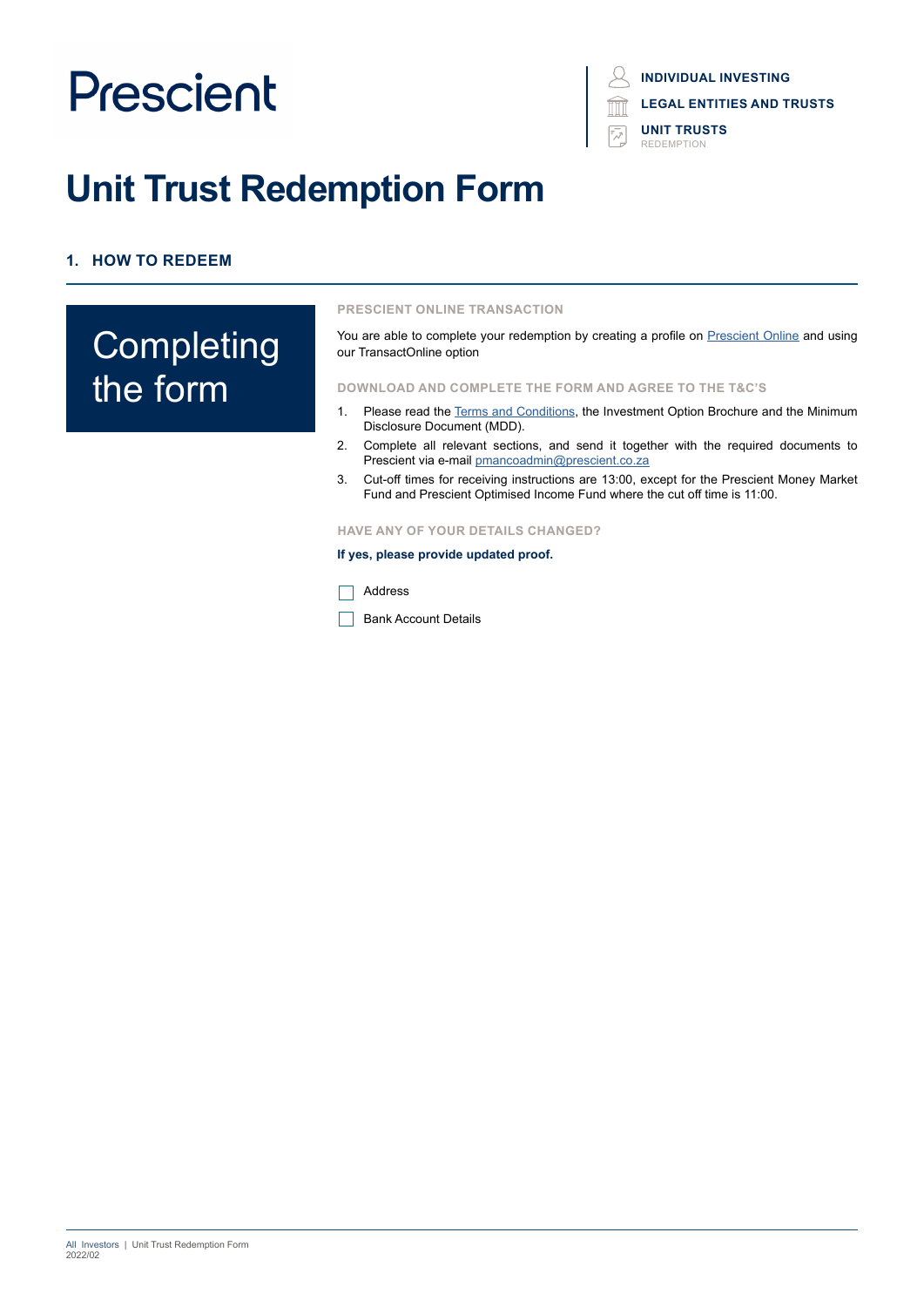**INDIVIDUAL INVESTING**

**LEGAL ENTITIES AND TRUSTS**

**UNIT TRUSTS** REDEMPTION

# **Unit Trust Redemption Application Form**

# **2. INVESTOR DETAILS**

| <b>Client Number</b>                      |
|-------------------------------------------|
| Names / Entity Name / Co. Registered Name |
| ID or Registered Number                   |

# **3. REDEMPTION OF UNIT TRUST FUNDS**

**Please select the appropriate fund/s from which you would like to redeem units, a percentage of units or a rand value.**

| <b>From Unit Trust Fund Name</b> | <b>Number of Units</b> | <b>Rand Value</b><br>of Units | % of Units    | <b>Cancel Debit</b><br>Order |           |
|----------------------------------|------------------------|-------------------------------|---------------|------------------------------|-----------|
|                                  |                        |                               |               | <b>Yes</b>                   | <b>No</b> |
|                                  |                        | $\mathsf{R}$                  | $\frac{0}{0}$ |                              |           |
|                                  |                        | R.                            | $\frac{0}{0}$ |                              |           |
|                                  |                        | R                             | $\frac{0}{0}$ |                              |           |
|                                  |                        | R                             | $\%$          |                              |           |
|                                  |                        | $\mathsf{R}$                  | $\%$          |                              |           |

**Please note:** For the Prescient China Balanced Feeder Fund, the net asset value price will be for the following business day.

### **4. BANKING DETAILS OF INVESTOR (IF CHANGED)**

| <b>Name of Account Holder</b> |  |
|-------------------------------|--|
| <b>Bank</b>                   |  |
| <b>Branch Name</b>            |  |
| <b>Branch Code</b>            |  |
| <b>Account Number</b>         |  |
| <b>Account Type</b>           |  |

- Please provide Prescient with Proof of Bank Account Details
- The account holder must have a South African bank account.
- Debit orders and electronic collections will be deducted from this account.
- The onus is on the investor to inform Prescient of any changes to the bank account details.
- No payments will be made into third party bank accounts or credit cards. (i.e. payments will only be made to the bank account in the name of the registered investor).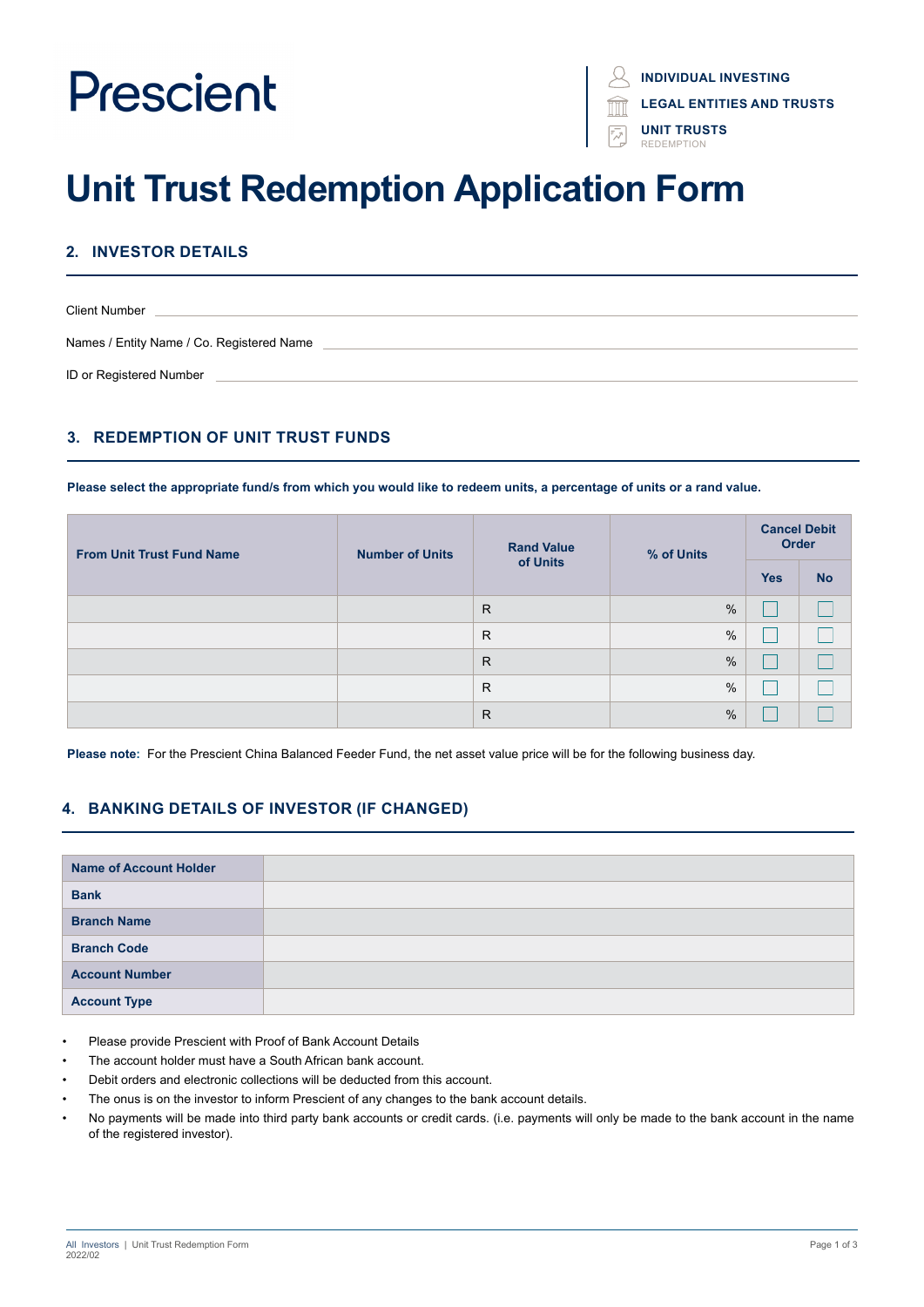**INDIVIDUAL INVESTING**

**LEGAL ENTITIES AND TRUSTS**

**UNIT TRUSTS** REDEMPTION

### **5. AUTHORISATION AND DECLARATION**

- 1. I hereby give notice in terms of the trust deed of my application to sell the relevant units and in consideration of the purchase price to be paid to me for the said units, hereby cede, assign and transfer my rights, title and interest in and to the said units to you and acknowledge that I have no further interest therein.
- 2. I warrant that the information contained herein is true and correct and that where this application is signed in a representative capacity, I have the necessary authority to do so and that this transaction is within my power.
- 3. I authorise Prescient to deduct any debit orders, electronic collections, any applicable taxes and also to pay all fees. If the additional annual advisor fees are insufficient to pay the Financial Advisor (FSP) from one portfolio, Prescient will sell units proportionately from the portfolios and pay the amounts to the advisor monthly. Permissible deductions from the portfolio include management fees, performance fees, bank charges, trustee/custodian fees, audit fees, securities transfer tax and brokerage.
- 4. I acknowledge that the responsibility in ensuring my instruction has been received and actioned by Prescient lies with me.
- 5. I acknowledge that Prescient will not be liable for any damages or loss of whatsoever nature arising out of Prescient's failure to action my instruction due to any occurrences beyond the control of Prescient, nor will Prescient be liable for any loss incurred due to incorrect information being supplied by my or by me sending completed documentation to the incorrect mailbox.
- 6. I acknowledge the transaction cut off times set out herein and agree to comply with such cut off times.
- 7. I confirm that I have received, noted and understood the following information:
	- a. the Minimum Disclosure Document
	- b. investment objectives and risk factors
	- c. the calculation of the Net Asset Value (NAV), dealing prices and distribution of income accruals
	- d. any additional information necessary to enable the investor to make an informed decision,
- 8. I consider myself or the entity to be, or to be associated with a Domestic Prominent Influential Person or a Foreign Prominent Public **Official**

| Yes |  |  | No |  |
|-----|--|--|----|--|
|     |  |  |    |  |

If Yes, please provide details:

#### **Please note: It is the client's responsibility to disclose to Prescient should this status change**

| Signed at                                                                                                                                           | Date     |
|-----------------------------------------------------------------------------------------------------------------------------------------------------|----------|
| Full name of signatory                                                                                                                              | Capacity |
| <b>Authorised Signatory</b><br><u> 1989 - Johann Stein, mars an de Frankrik en de Frankrik en de Frankrik en de Frankrik en de Frankrik en de F</u> |          |
| Signed at                                                                                                                                           | Date     |
| Full name of signatory                                                                                                                              | Capacity |
| <b>Authorised Signatory</b>                                                                                                                         |          |

## **THANK YOU**

You have completed this application form. Please collate all your required FICA documentation to include in your submission.